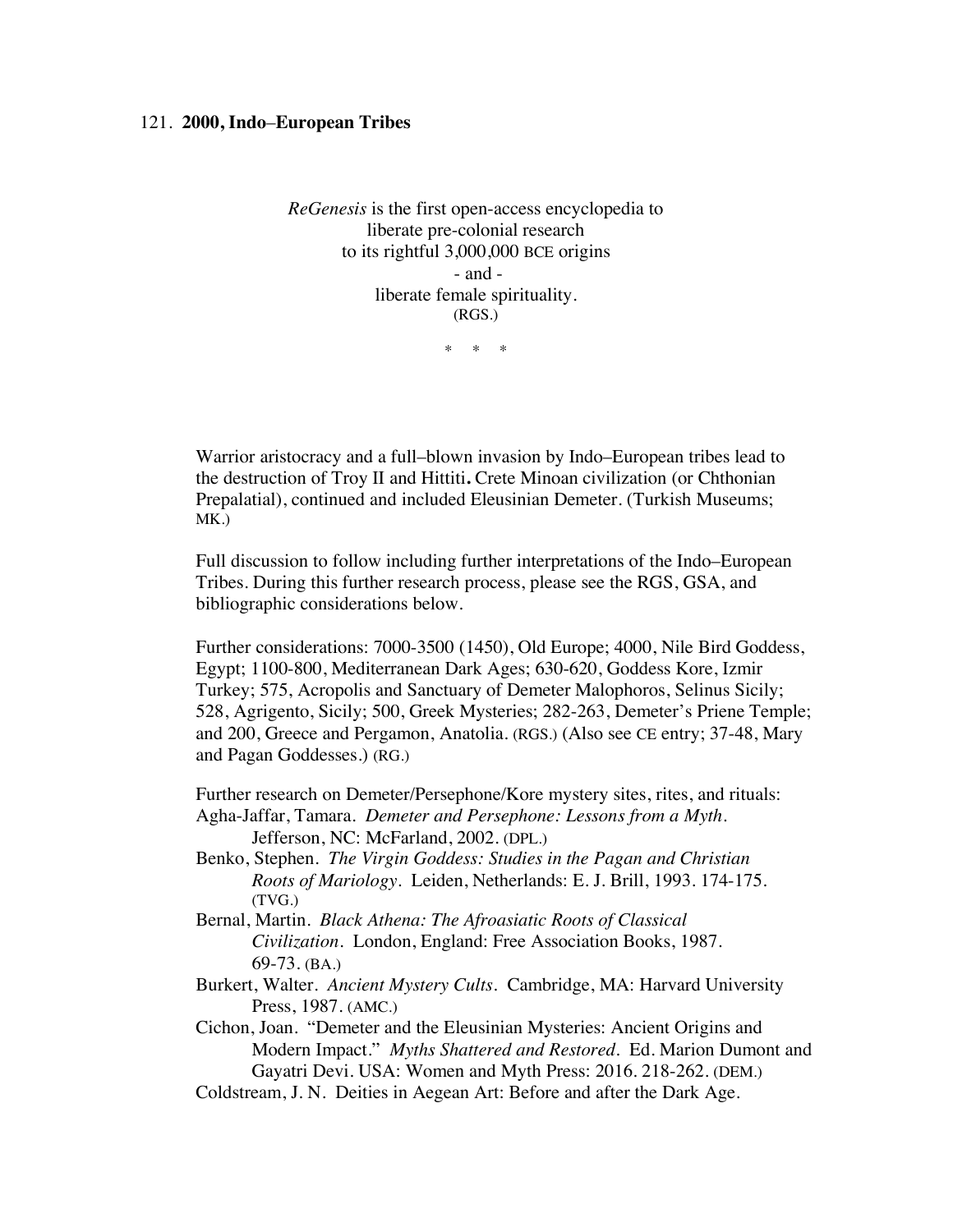Bedford College, Bedford England: University of London, 1977. (DIAA.)

- Connelly, Joan Breton. *Portrait of a Priestess: Women and Ritual in Ancient Greece*. Princeton, NJ: Princeton University Press, 2007. (PP.)
- Curran, L. C. "Rape and Rape Victims in the Metamorphoses." *Arethusa* 11.1-2 (1978): 213-241. (RPV.)
- D'Alviella, Count Goblet. *The Migration of Symbols.* 1894. New York, NY: New York University Press, 1956. (TMS.)
- \_\_\_\_\_. *The Mysteries of Eleusis: The Secret Rites and Rituals of the Classical and Greek Mystery Tradition.* London, England: Aquarian Press, 1981. (MOE.)

Gadon, Elinor W. *The Once & Future Goddess: A Symbol of Our Time.* San *Time.* San Francisco, CA: Harper & Row, 1989. 154-157. (OFG.)

- Gimbutas, Marija Alseikaite. *The Living Goddesses*. Supplemented and Ed. by Miriam Robbins Dexter. Berkeley, CA: University of California Press, 1999. Proof copy. (TLG.)
- Godwin, Joscelyn. *Mystery Religions in the Ancient World*. London, England: Harper & Row, 1981. (MRAW.)
- Harrison, Jane Ellen. *Prolegomena to the Study of Greek Religion*. 1962. London, England: Merlin Press, 1980. 271-278. (PSGR.)
- Hinds, Stephen. *The Metamorphosis of Persephone: Ovid and the Self-Conscious Muse*. Cambridge [Cambridgeshire], England: Cambridge University Press, 1987. (MOP.)
- Lash, John Lamb. *Not in His Image: Gnostic Vision, Sacred Ecology, and the Future of Belief.* White River, VT: Chelsea Green Publishing, 2006. (NHI.)
- Lincoln, Bruce. "The Rape of Persephone: A Greek Scenario of Women's Initiation." *The Harvard Theological Review* 72.3/4 (Jul.-Oct. 1979): 223-235. (TRP.)
	- \_\_\_\_\_. *Emerging from the Chrysalis: Studies in Rituals of Women's Initiation.* Cambridge, MA: Harvard University Press, 1981. (EFTC.)
- Lubell, Winifred Milius. "Temples of the Great Goddess." *Heresies: A Feminist Publication on Art and Politics.* (Revised Edition). 2.1, Issue 5 (1982): 32-39. (TGG.)
- Meyer, Marvin W., Ed. *The Ancient Mysteries, A Sourcebook; Sacred Texts of the Mystery Religions of the Ancient Mediterranean World*. San Francisco, CA: Harper & Row, 1987. (TAM.)
- Noble, Vicki. *The Double Goddess: Women Sharing Power*. Rochester, VT: Bear and Co., 2003. (DG.)
- Poruciuc, Adrian. *Prehistoric Roots of Romanian and Southeast European Traditions*. Eds. Joan Marler, and Miriam R. Dexter. Sebastopol, CA: Institute of Archaeomythology, 2010. 41-42, 51-61. (PRR.)
- Richlin, Amy. "Reading Ovid's Rapes." *Arguments with Silence: Writing the History of Roman Women*. Ann Arbor, MI: The University of Michigan Press, 2014. 158-179. (ROR.)
- Scully, Vincent. *The Earth, The Temple, The Gods*. 1962. New Haven, CT: Yale University Press, 1979. (ETG.)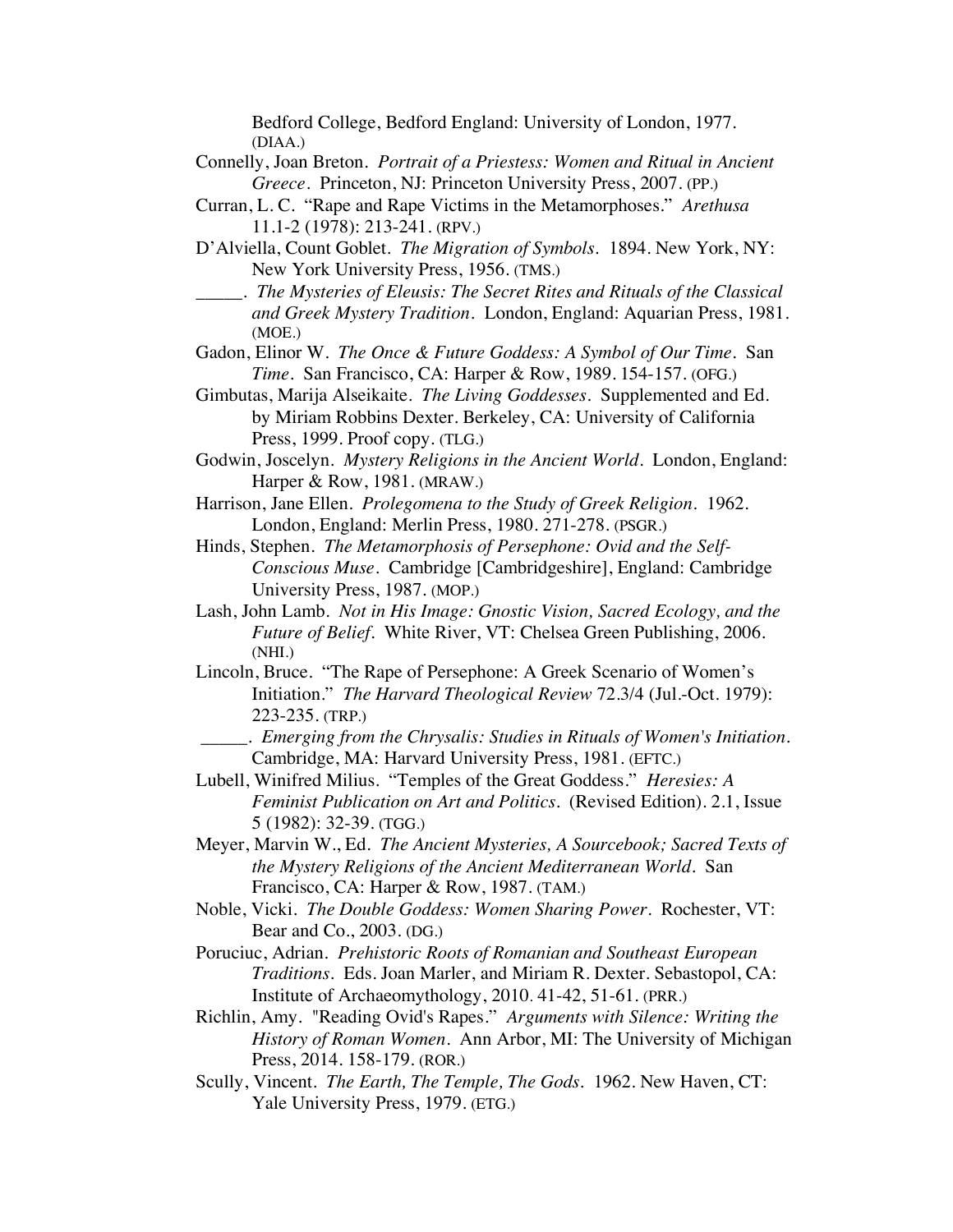Willetts, R. F. *Cretan Cults and Festivals*. New York, NY: Barnes and Noble, 1962. (WCC.)

Further Eleusis research:

- Gadon, Elinor W. *The Once & Future Goddess: A Symbol of Our Time.* San *Time.* San Francisco, CA: Harper & Row, 1989. 154-157. (OFG.)
- Keller, Mara Lynn. "The Eleusinian Mysteries of Demeter and Persephone: Fertility, Sexuality, and Rebirth." *Journal of Feminist Studies in Religion* 4.1 (Spring 1988): 27-54. (EMDP.)

Further research on "The Homeric Hymn to Demeter" translated by Helene P. Foley:

Agha-Jaffar, Tamara. *Demeter and Persephone: Lessons from a Myth*. Jefferson, NC: McFarland, 2002. (DPL: 173-185.)

Further Anatolian plus Hittite research: 7250-6150, Hüyük, Anatolia (Central Turkey); 7100-6300, Cathedra Goddess of the Beasts, Hüyük, Anatolia; 7040- 3500, Hacilar, Anatolia; 4400-2500, Kurgan Invasions Bring Catastrophic Destruction to Old Europe; 4000, Alaca Hüyük, Anatolia; 3500, Anatolia, Arinna, and Other Goddesses; 3000, Founding of Troy; 3000-2000, Anatolia, Kubaba and the Hittites; 2500, Troy, Anatolia; 2000, Anatolia; 1790-1700, Goddess of Kultepe, Anatolia; 1450-1260, Hattusa and Yazilikaya, Anatolia; 1400, Cybele and Buyukkale/Bogazkoy, Anatolia; 1320, Palestine - Assyria - Exodus of Hebrews from Egypt; 1260, Hittites, Anatolia; 1200, Perge, Anatolia; 1200-1000, Phrygians in Anatolia: 1184, Hittites and Trojan War, c. 1200; 1100-800, Mediterranean Dark Ages; 1050-850, Kubaba and Kubat, Anatolia; 750-650, Cybele and King Midas, Anatolia; 650-550, Anatolia; 630-620, Goddess Kore, Izmir Turkey; 588-587, Cybele's Dedication, Rome; 585-300, Lydia Replaces Phrygia, Anatolia; 282-263, Demeter's Priene Temple, Anatolia; 204, Cybele to Rome; 200, The Great Cybele: Magna Mater at Santoni Sicily; and 200, Greece and Pergamon, Anatolia. (RGS.) (For CE entries see: 324, St. Peter's Basilica; 432- 440, Santa Maria Maggiore; 410, Cybele and Fall of Rome; 1207-1273, Rumi and Mother; and 1870, Lyon's Basilica Built Over Cybele's Pagan Temple.) (RG.)

IMAGE: GODDESS DEMETER: IZMIR, TURKEY. PHOTO: © GSA. DESCRIPTION: MARBLE GODDESS DEMETER FROM IZMIR AGORA, (ANCIENT AMAZON SMYRNA) TURKEY. SLIDE LOCATION TURKEY, SHEET 111, ROW 1, SLEEVE 5, SLIDE #Bj251, 150-30 BCE. CO\_TUR\_S111\_R1\_SL5\_SBj251 SHOT ON LOCATION: IZMIR ARCHAEOLOGICAL MUSEUM: IZMIR, TURKEY. NOTE 1: FIELDWORK PROJECT 1986.

IMAGE: ELEUSINIAN MYSTERIES AND THE FOUR SEASONS: ITALY. PHOTO: © GSA. DESCRIPTION: RITUAL TERRACOTTA RELIEFS HONORING THE FOUR SEASONS: SPRING/SUMMER/FALL/WINTER AND ELEUSINIAN MYSTERIES. SLIDE LOCATION MSC. ITALY, SHEET 4, ROW 3, SLEEVE 4, SLIDE #21, BCE. CO\_MIT\_S4\_R3\_SL4\_S21 SHOT ON LOCATION: BRITISH MUSEUM: LONDON, ENGLAND.